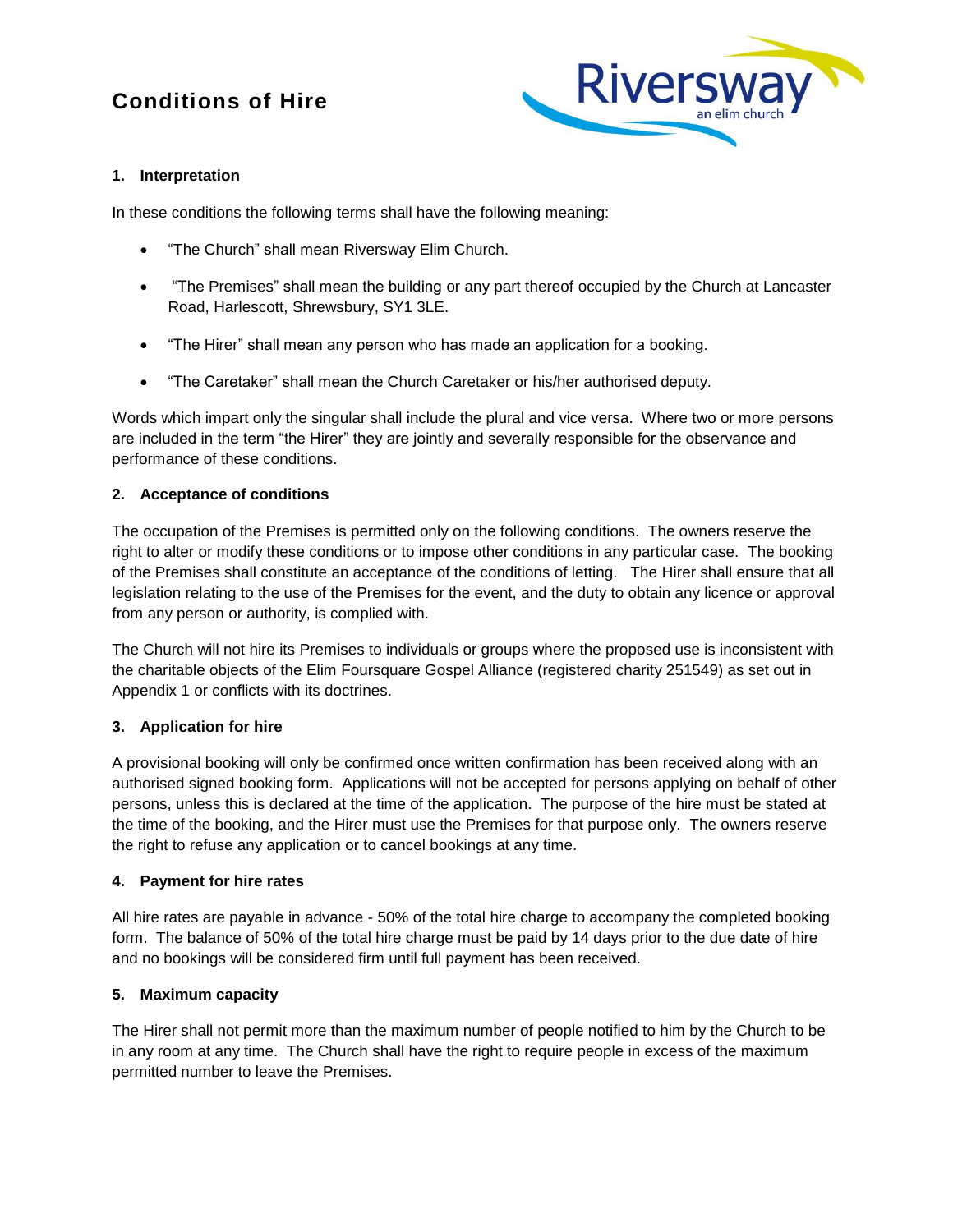# **6. Cancellation fee**

A cancellation fee is charged for any cancellation of hire from 28 days of the hire date at 50%. For cancellation of hire within 28 days or less of the hire date the full cost of the hiring will be charged. If cancellation is within seven days a cost may be incurred for staff and equipment hire. The Church shall use its best endeavours on behalf of the Hirer to relet the Premises and if successful shall refund to the Hirer the contracted amount.

# **7. Force majeure**

The Church shall not be liable for any loss or damage caused by any interruption in or failure to provide any staff, services or rooms where such failure is due to causes beyond its control.

If the hire agreement terminates under this condition, the Hirer shall be repaid all sums paid under the hire agreement, subject to the deduction of an amount equal to the sum of costs incurred by the Church up to the date of termination, and that part of the hire charge attributable to that part of the hire period which has elapsed prior to such termination.

In this condition "causes beyond its control" includes, without prejudice to its generality, fire, flood, tempest, riot, civil commotion, national emergency, explosion of any kind, strike, lockout, labour difficulties, war, shortage of materials, interruption of transport, water, electricity, gas, communication links or other services, and the need to execute urgent repairs to the Premises.

# **8. Loss, damage and injury**

The Church shall not be responsible for any loss or damage whatsoever to any property arising out of the hiring, nor for any loss, damage, personal injury or death which occurs during the hiring suffered by any person or persons visiting the Premises in connection with the hiring, expect to the extent that such loss, damage etc is caused by the negligence of the Church, its staff or agents. The Hirers shall indemnify the Church against all claims arising out of such loss and damage or injury, and shall be responsible for taking all necessary safety precautions.

#### **9. Damage to Premises**

The Hirers shall indemnify the Church against all damage which may be done to the Premises and all damage to, and loss of, any fixtures, fittings, furniture or other moveable effects thereon, arising through or in the course of any hiring and against the making good, repairing, replacement thereof. In no circumstances may anything be affixed to any part of the Premises, nor shall any other furniture be brought onto the Premises without the express previous consent of the Church, its Caretaker or deputy. The Hirer is responsible for any contractors or subcontractors and will reimburse the Church for any damage caused.

#### **10. Signage**

No external or internal decorations, flags, emblems, posters, placards, advertisements or notices shall be displayed upon the outside the Premises without the previous express authority of the Church. The Hirer shall use the Premises so that it is at all times maintained in a clean, tidy and safe condition. The Hirer shall ensure that no person fixes anything to the structure or contents of the Premises, marks, soils or damages the Premises or its contents in any way. The Hirer shall ensure that no person leaves anything in, or in any way obstructs, an emergency exit or stairwell, or obstructs any notice of any emergency exit.

#### **11. Use of Premises**

The Hirer shall not use the Premises for any purpose other than that described in the hiring contract and shall not sub-hire or use the Premises or allow the Premises to be used for any unlawful purpose or in any unlawful way nor do anything or bring onto the Premises anything which may endanger the same or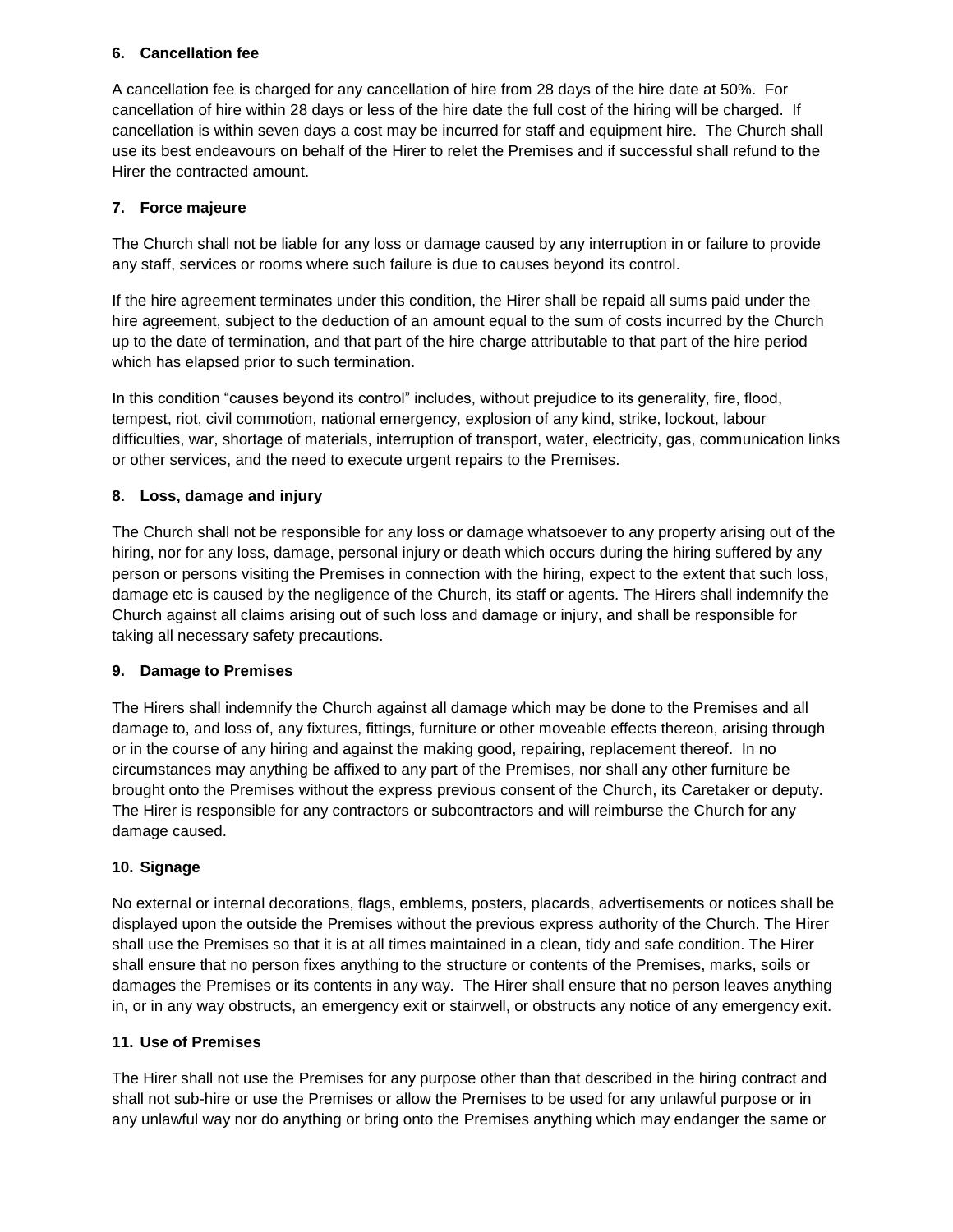render invalid any insurance policies in respect thereof nor allow the consumption of alcohol, smoking, gambling, activities relating to lotteries or betting in the Premises. No chewing gum is allowed on the Premises. The use of inflatable equipment such as "Bouncy Castles" or similar is not permitted.

The Church will not hire its Premises to individuals or groups where the proposed use is inconsistent with the charitable objects of the Elim Foursquare Gospel Alliance (registered charity 251549) as set out in Appendix 1 or conflicts with its doctrines.

### **12. Animals**

The Hirer shall ensure that no animals (including birds) except guide dogs are brought into the Premises. No animals whatsoever are to enter the kitchen at any time.

# **13. Cleaning of the Premises**

The Hirer shall no later than the end of the hire period ensure that the rooms are clean, undamaged and free from rubbish and remove from the Premises any items which have been brought onto the Premises in connection with the event, other than items brought in by the Church. If, in the opinion of the Church, the Hirer has failed to comply with this condition the Church may, at the Hirer"s expense, do all that is necessary to ensure compliance. The Church shall have the right to remove and discard anything left in the Premises after the hire period has ended. The Church may at its sole discretion store at the Hirer"s risk any item that appears to be valuable. A charge determined by the Church may be incurred by the Hirer for storage.

# **14. Musical instruments, special lighting, amplification or audio-visual equipment**

All musical instruments, special lighting, amplification, loudspeakers and audio-visual equipment belonging to the Church is in the sole charge of the Church. No alteration, modification or addition thereto whatsoever, shall be made without the previous express permission of the Caretaker or deputies. The Church accept no responsibility for technical problems experienced on the day of hire if a technician has not been ordered through the Church.

#### **15. Electrical equipment and installation**

The Hirer shall ensure that no electrical equipment is used in such a way as to damage or otherwise interfere with the electrical installation of the Premises. The Church may, at its sole discretion, require that any electrical equipment shall not be used, and, if the Church think fit, may require such equipment to be removed from the Premises. All temporary electrical installations are to be provided by approved electrical contractors and must comply with the requirements of the current edition of IEE "Regulations for Electrical Installations". Any electrical equipment brought into the Premises by the Hirer shall be PAT (Portable Appliance Tested).

#### **16. Health and safety**

The Hirer and his servants or agents shall comply in all aspects with the Health and Safety At Work Act 1974 and all subsequent related legislation and regulations.

#### **17. Insurance risks and indemnity**

The Hirer shall in all respects comply with all conditions, which may be imposed by the Church"s insurers in respect of any special or additional risks involved in the letting. The Hirer shall take out before the event and maintain during the hire period insurance in respect of their liabilities under conditions 8 & 9.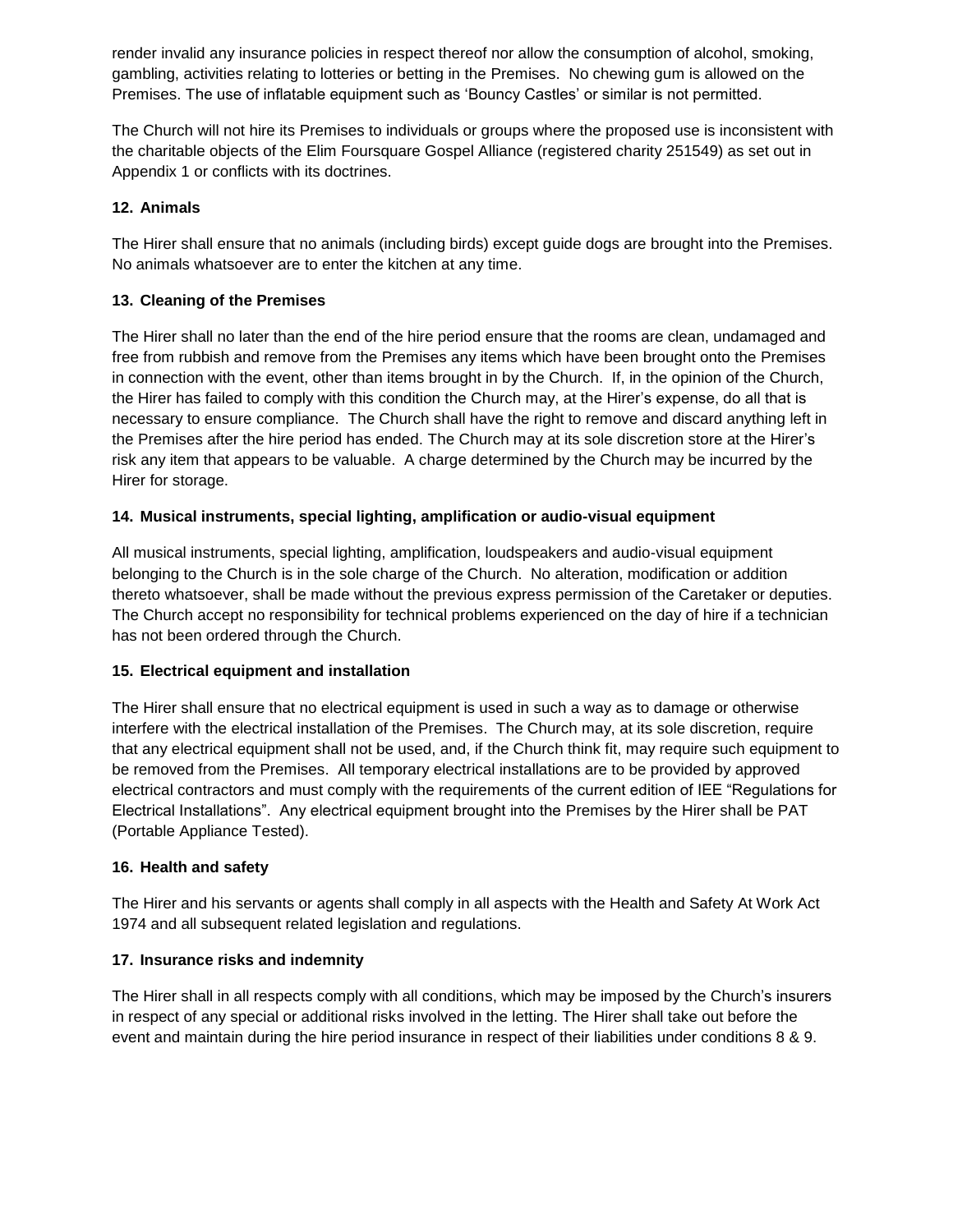#### **18. Sub-letting**

The Hirer shall not sub-let the Premises.

# **19. Right of entry**

The right of entry to the Premises is reserved to the Caretaker and to any other person or persons authorised by him/her, or by the Church.

#### **20. Maintenance of order**

The Hirer shall be responsible for good order being kept in the Premises throughout the hiring and for providing stewards at suitable places on the Premises, including the street level entrance and in the meeting itself, during the hiring. The Church reserves the right to refuse admittance to or eject any person or objects from the Premises.

# **21. End of hire**

The Hirer shall be responsible for leaving the Premises and surrounding area in a clean and tidy condition, properly locked and secured unless directed otherwise and any contents temporarily removed from their usual positions properly replaced, otherwise the Church shall be at liberty to make an additional charge.

#### **22. Noise**

The Hirer shall ensure that the minimum of noise is made on arrival and departure, particularly late at night and early in the morning.

# **23. Auction Sales**

Auction sales are prohibited; no part of the Premises shall be used for the purpose of an auction.

# **24. Public Safety Compliance**

The Hirer shall comply with all conditions and regulations made in respect of the Premises by the Fire Authority, Local Authority, or otherwise, particularly in connection with any event which is attended by children.

The Hirer acknowledges that they have received instruction in the following matters:-

- The action to be taken in event of fire. This includes calling the Fire Brigade and evacuating the Premises.
- The location and use of fire equipment.
- Escape routes and the need to keep them clear.
- Method of operation of escape door fastenings.
- Appreciation of the importance of any fire doors and of closing all fire doors at the time of a fire.

#### **25. English Law**

The proper law of the hire agreement shall be English Law and the hire agreement shall be deemed to have been made in England.

#### **26. Compliance**

The Hirer must comply with any instructions from the Caretaker or deputies given before, during or after the hiring. In the event of the Hirer refusing or failing to comply with any of the instructions, the Hirer may be asked to leave the Premises and any standing hiring agreement will be terminated.